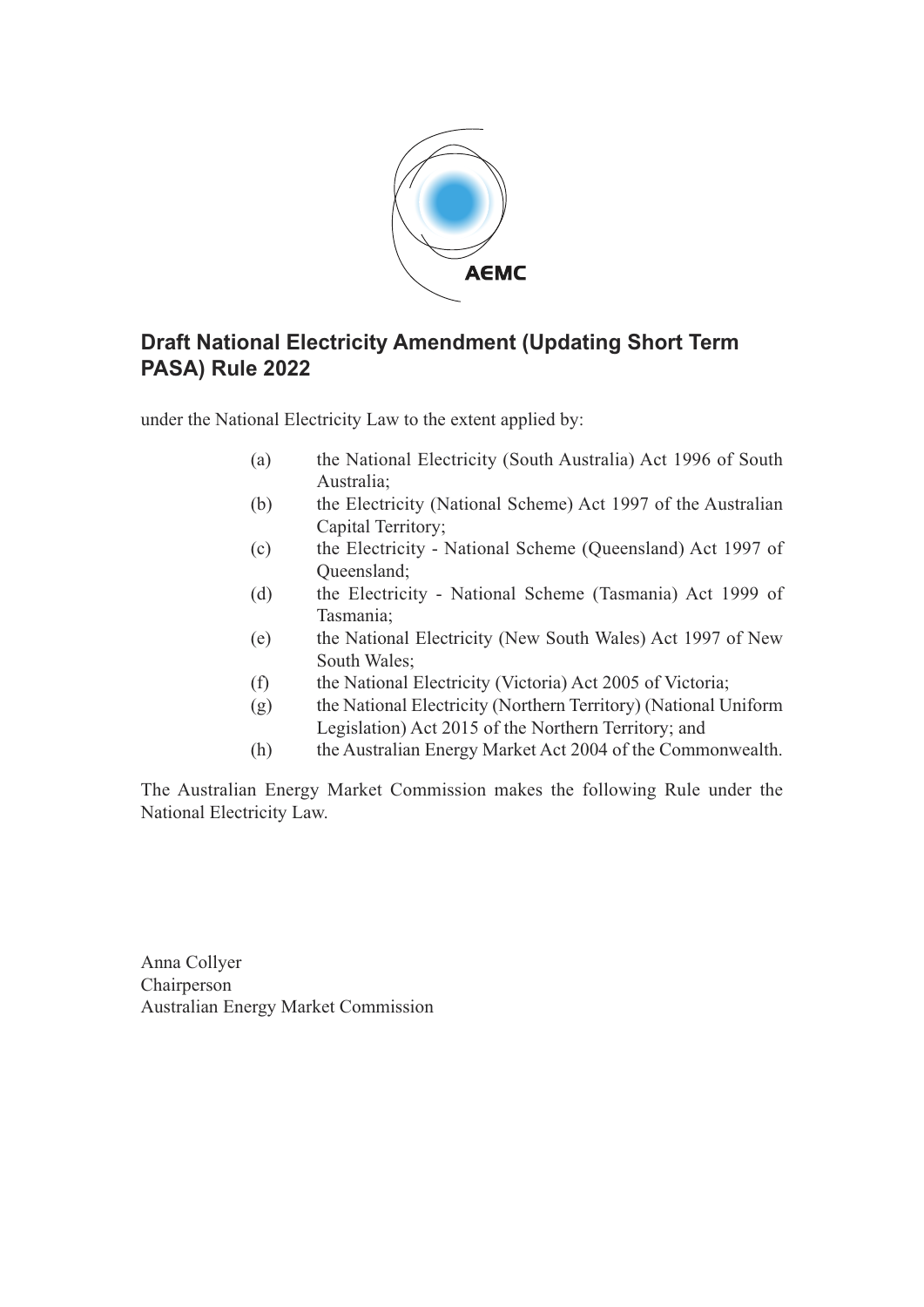# **Draft National Electricity Amendment (Updating Short Term PASA) Rule 2022**

# **1 Title of Rule**

This Rule is the *Draft National Electricity Amendment (Updating Short Term PASA) Rule 2022.* 

### **2 Commencement**

This Rule commences operation on [COMMENCEMENT\_DATE].

# **3 Title of Rule**

This Rule is the *Draft National Electricity Amendment (Updating Short Term PASA) Rule 2022.* 

# **4 Amendment to the National Electricity Rules**

The National Electricity Rules are amended as set out in Schedule 1.

## **5 Amendment to the National Electricity Amendment (Integrating energy storage systems into the NEM) Rule 2021**

The *National Electricity Amendment (Integrating energy storage systems into the NEM) Rule 2021* is amended as set out in Schedule 2.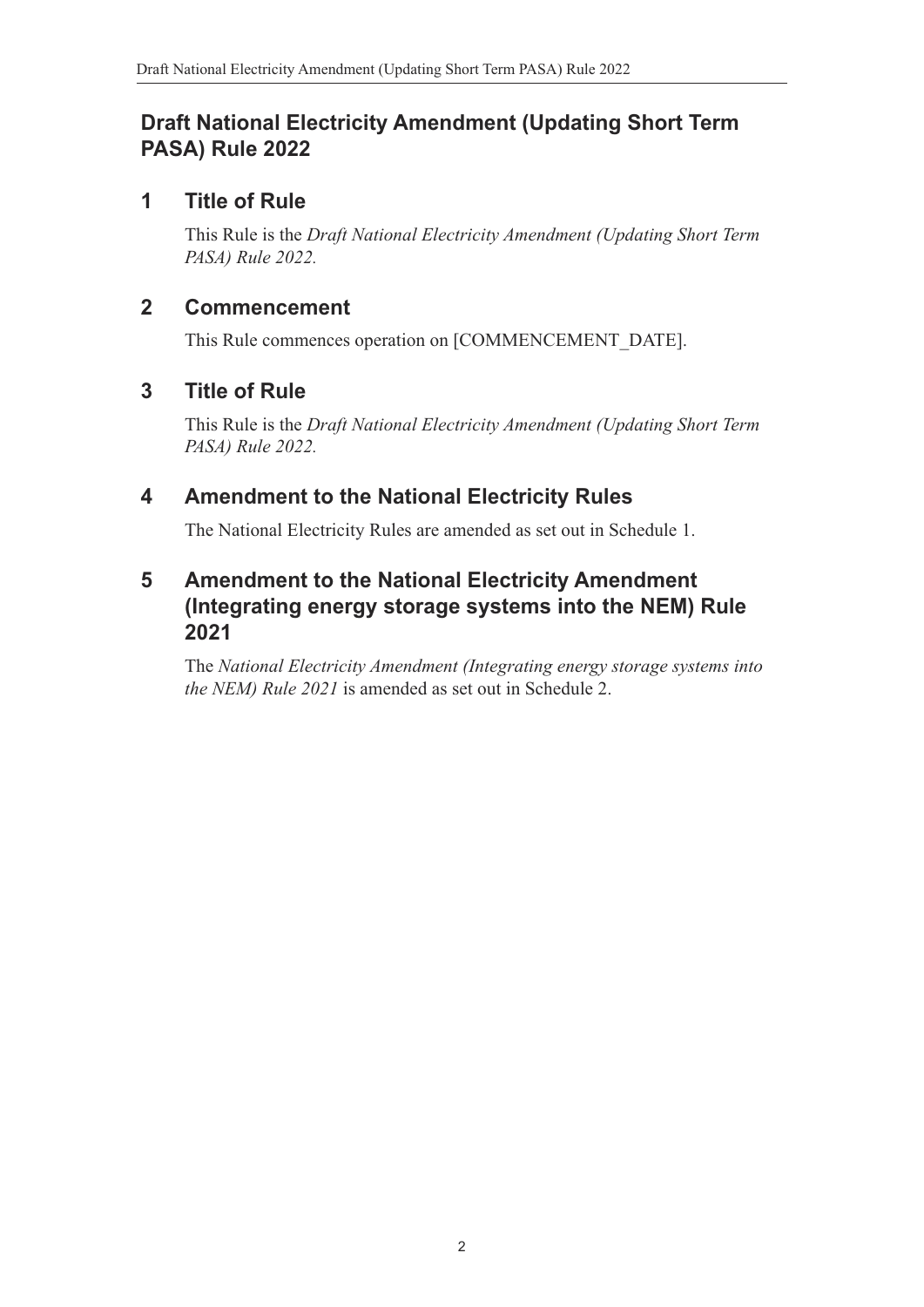### **Schedule 1 Amendment to the National Electricity Rules**

(Clause 4)

# **[1] Clause 3.7.1 Administration of PASA**

In paragraph 3.7.1(b), after "(or up to 3 years in advance, where specified)", insert " (the **PASA objective**)".

# **[2] Clause 3.7.3 Short Term PASA**

Omit clause 3.7.3 and substitute:

(a) In this clause 3.7.3:

**PASA objective** has the meaning in clause 3.7.1(b).

**ST PASA procedures** means the procedures that *AEMO* must develop and publish under paragraph (c).

- (b) The *short term PASA* covers each *30-minute period* (or such shorter period as determined by *AEMO*) in the seven *trading days* from the day of *publication*.
- (c) *AEMO* must develop and *publish*, and may amend from time to time, procedures describing:
	- (1) how *AEMO* will prepare inputs for the *short term PASA* reflecting the factors outlined in paragraph (g);
	- (2) the detailed *short term PASA* information *AEMO* will *publish* to meet the requirements of paragraph (k);
	- (3) the processes or methodologies *AEMO* will apply to produce the *short term PASA* information;
	- (4) the period to be covered by the *short term PASA* in accordance with paragraph (b); and
	- (5) any other information that *AEMO* considers reasonably necessary to implement the PASA objective, having regard to the costs and benefits of collecting the relevant information.
- (d) *AEMO* must comply with the *Rules consultation procedures* when making or amending the ST PASA procedures.
- (e) *AEMO* may make minor or administrative changes to the ST PASA procedures without complying with the *Rules consultation procedures*.
- (f) *AEMO*:
	- (1) must *publish* the *short term PASA* at least daily in accordance with the *timetable*; and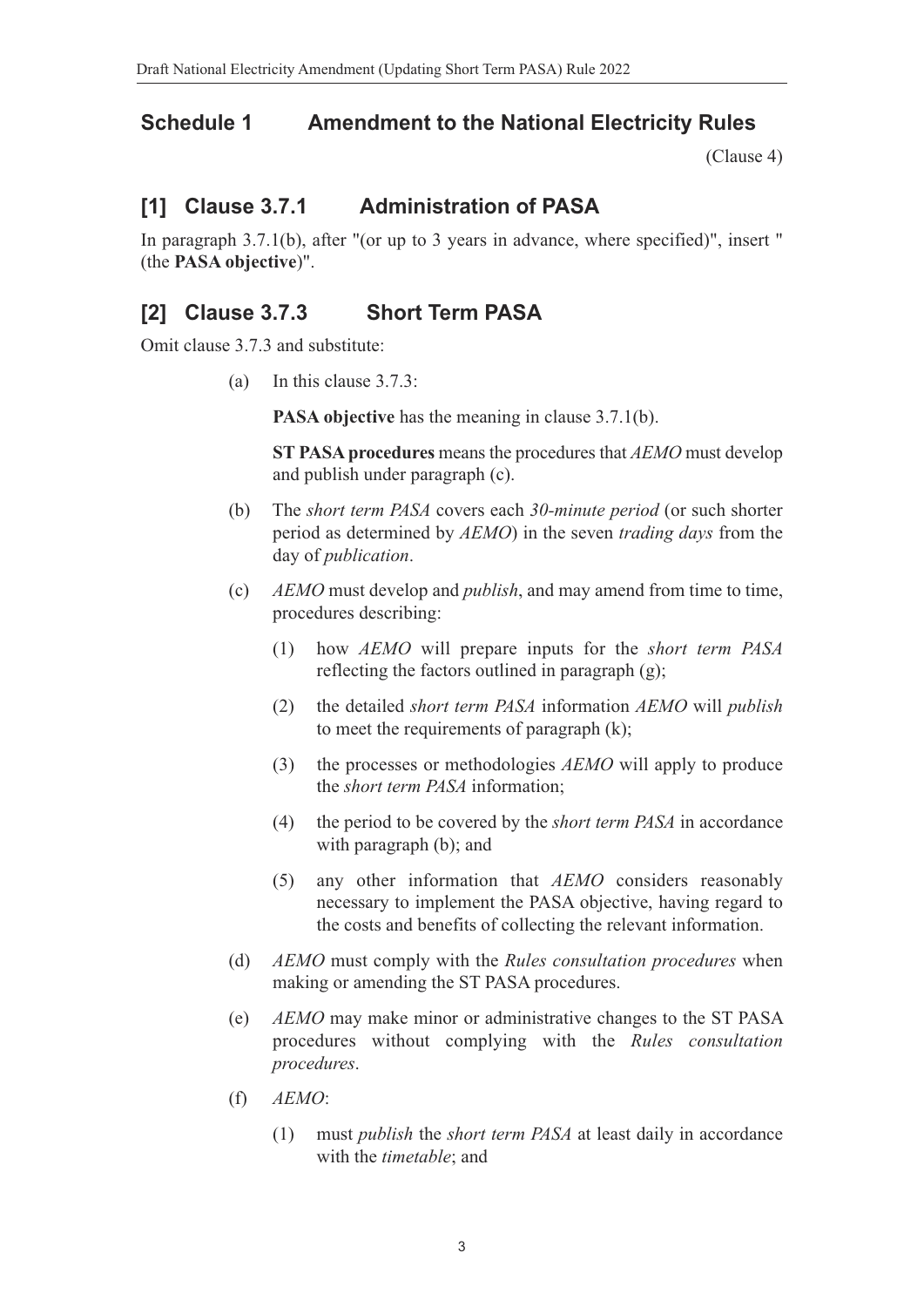- (2) may *publish* additional updated versions of the *short term PASA* in the event of changes which, in the judgement of *AEMO*, are materially significant.
- (g) *AEMO* must prepare inputs for the *short term PASA* that take into account the following factors, informed by information received by *AEMO* under paragraphs (h) to (j):
	- (1) forecast *load* and *unscheduled generation*, taking into account forecasting uncertainties;
	- (2) forecast *scheduled plant* and *wholesale demand response unit* availability, including any applicable *constraints*;
	- (3) forecast *network constraints* and notified *network outages*; and
	- (4) any other factors *AEMO* considers relevant having regard to the PASA objective.
- (h) Each relevant *Registered Participant* must submit the following information for the *short term PASA* in accordance with the *timetable*, the ST PASA procedures and must represent the *Registered Participant's* current intentions and best estimates:
	- (1) *available capacity* and *PASA availability* of each of the *Registered Participant's scheduled generating units*, *wholesale demand response units*, *scheduled loads* or *scheduled network services* in each relevant *30-minute period* (or such other period specified in the ST PASA procedures); and
	- (2) *energy constraints* or *wholesale demand response constraints* (as applicable) for *scheduled generating units*, *scheduled loads* or *wholesale demand response units*; and
	- (3) any other information set out in the ST PASA procedures pursuant to subparagraph 3.7.3(c)(5).

### **Note**

The AEMC proposes to recommend that this paragraph is classified as a tier 1 civil penalty provision under the National Electricity (South Australia) Regulations. (See clause 6(1) and Schedule 1 of the National Electricity (South Australia) Regulations.)

(i) If *AEMO* considers it reasonably necessary for adequate *power system* operation and the maintenance of *power system security* and reliability of *supply*, *Registered Participants* who may otherwise be exempted from providing inputs for the *PASA* process must do so to the extent specified by *AEMO*.

### **Note**

The AEMC proposes to recommend that this paragraph is classified as a tier 1 civil penalty provision under the National Electricity (South Australia) Regulations. (See clause 6(1) and Schedule 1 of the National Electricity (South Australia) Regulations.)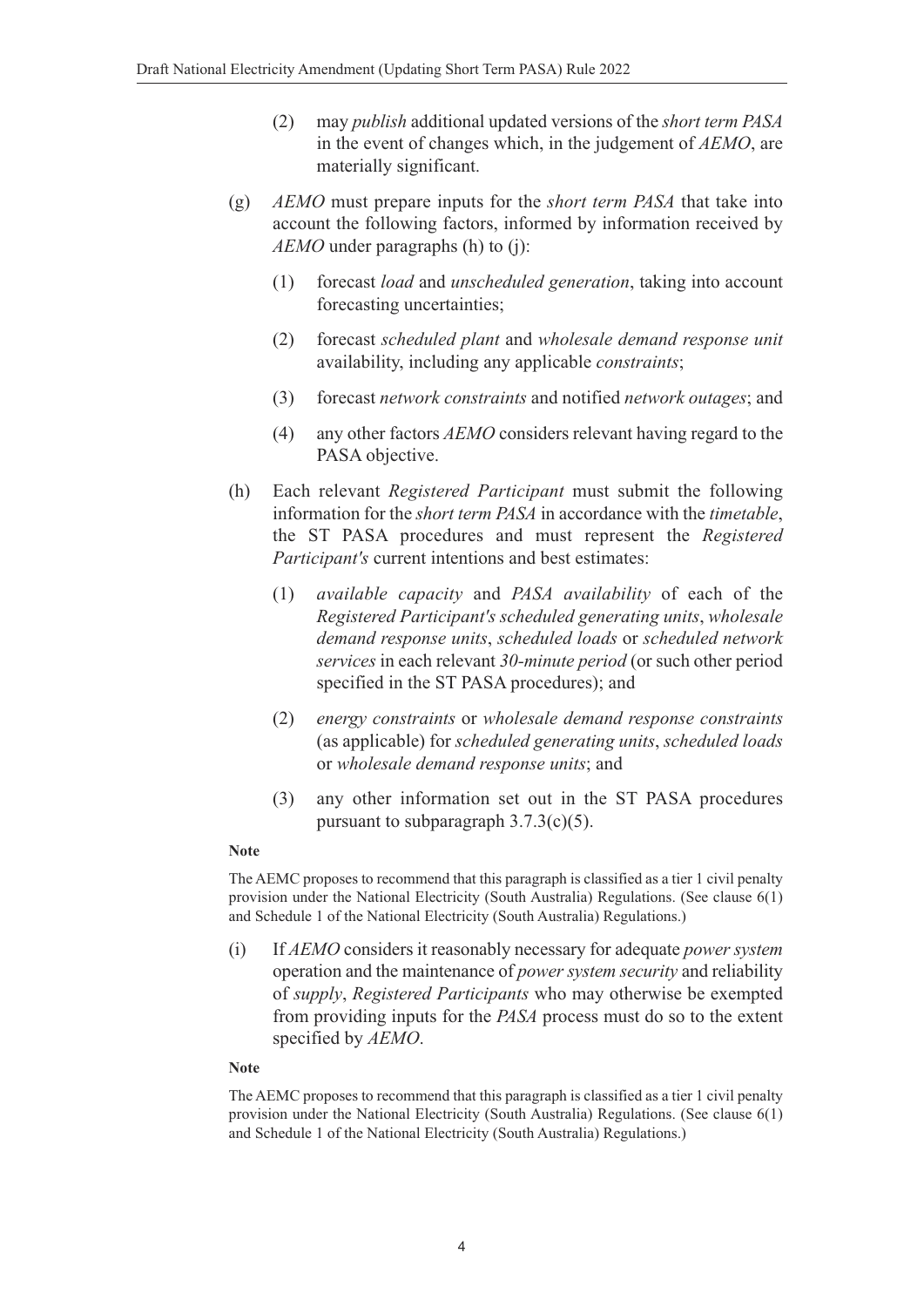(j) *Network Service Providers* must provide to *AEMO* an outline of planned *network outages* in accordance with the *timetable* and provide to *AEMO* any other information on planned *network outages* that is reasonably requested by *AEMO* to assist *AEMO* to meet its obligations under subparagraph 3.7.3(k)(4).

### **Note**

The AEMC proposes to recommend that this paragraph is classified as a tier 1 civil penalty provision under the National Electricity (South Australia) Regulations. (See clause 6(1) and Schedule 1 of the National Electricity (South Australia) Regulations.)

- (k) *AEMO* must prepare and *publish short term PASA* information that reflects the PASA objective and includes for each *30-minute period* (or such other period specified in the ST PASA procedures) in the *short term PASA* period:
	- (1) *load* forecasts at a range of probability of exceedance levels;
	- (2) forecasts of the *available capacity* of individual *scheduled plant* and *wholesale demand response units*;
	- (3) forecasts of *PASA availability* of individual *scheduled generating units*, *scheduled loads*, *scheduled network services* and *wholesale demand response units*; and
	- (4) identification and quantification of:
		- (i) any projected *violations* of *power system security*;
		- (ii) any projected failure to meet the *reliability standard* as assessed in accordance with the *reliability standard implementation guidelines*;
		- (iii) any forecast reserve conditions under clause 4.8.4; and
		- (iv) when and where *network constraints* may limit *dispatch* of *generation* or *load*.
- (l) If in performing the *short term PASA AEMO* identifies any projected failure to meet the *reliability standard* in respect of a *region* as assessed in accordance with the *reliability standard implementation guidelines*, then *AEMO* must use its reasonable endeavours to advise the *Jurisdictional System Security Coordinator* who represents a *participating jurisdiction* in that region of any potential requirements during such conditions to shed *sensitive loads*.

### **[3] Clause 3.13.4 Spot market**

In clause 3.13.4(d), omit "clause 3.7.3(h)" and substitute "clause 3.7.3(k)".

# **[4] Chapter 10 Omitted definition**

In chapter 10, omit definition of "*short term PASA inputs*".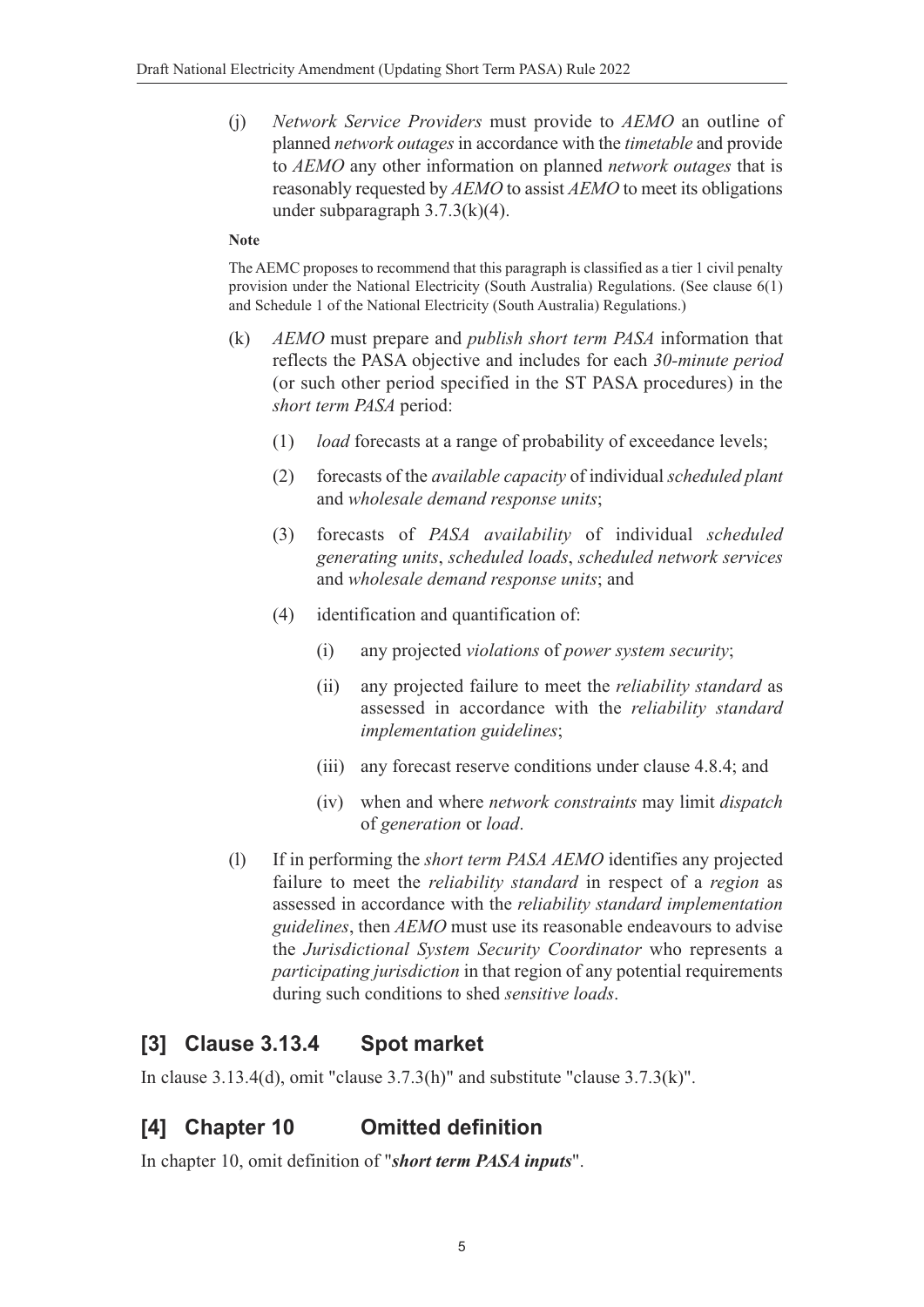## **[5] Chapter 10 Substituted definition**

In chapter 10, omit and substitute the following definitions in alphabetical order:

### *energy constraint*

A limitation on the quantity of *energy* (expressed in MWh) that a *scheduled generating unit* or *scheduled load* can produce or consume in a specified period.

### *PASA availability*

For a *scheduled generating unit*, *scheduled load* or *scheduled network service* in a given period, its available *physical plant capability* (taking ambient weather conditions into account) and any additional *physical plant capability* that can be made available during that period within a given recall period in accordance with the *reliability standard implementation guidelines*.

For a *wholesale demand response unit* in a given period, it is the maximum available MW *wholesale demand response*, including any *wholesale demand response* that can be made available during that period within a given recall period in accordance with the *reliability standard implementation guidelines*.

### *short term PASA*

The *PASA* in respect of the period described in clause 3.7.3(b), as described under clause 3.7.3.

### *wholesale demand response constraint*

A limitation on the quantity of *wholesale demand response* (expressed in MWh) that a *wholesale demand response unit* can provide in a specified period.